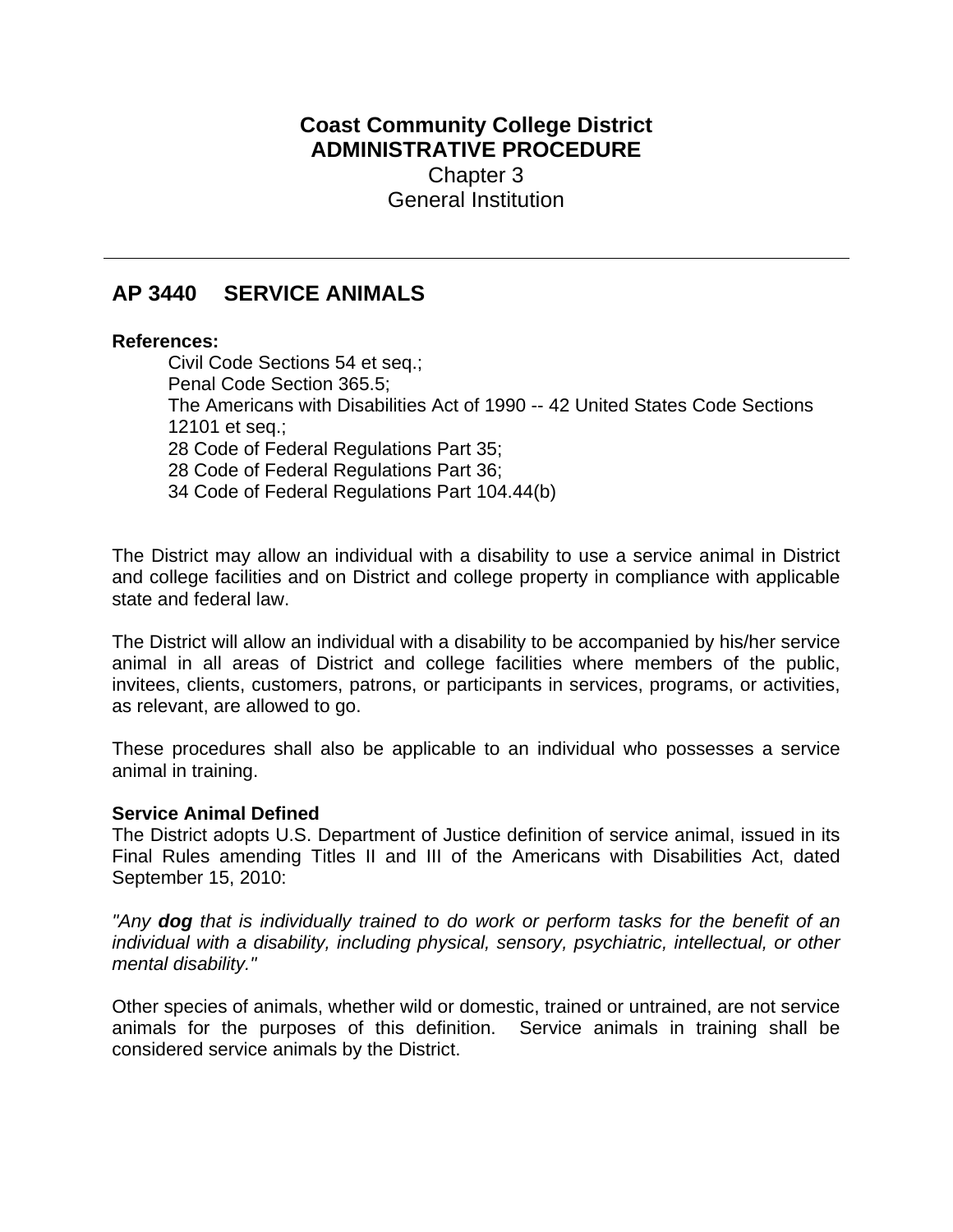The work or tasks performed by a service animal must be directly related to the handler's disability. The crime deterrent effects of an animal's presence and the provision of emotional support, well-being, comfort, or companionship do not constitute work or tasks for the purposes of this definition.

### **Exceptions/Grounds for Removal**

The District may require an individual with a disability to remove a service animal from District property if any of the following apply:

- The animal is out of control and the animal's handler does not take effective action to control it
- The animal is not housebroken
- The animal presents a reasonable risk of harm to a member of the District community

If a service animal is excluded under one of these exceptions, the District will give the individual with a disability the opportunity to obtain goods, services, and accommodations or to participate in the service, program, or activity without having the service animal on the premises.

### **Control**

The service animal must have a harness, leash, or other tether, *unless* either the handler is unable because of a disability to use a harness, leash, or other tether, or the use of a harness, leash, or other tether would interfere with the service animal's safe, effective performance of work or tasks, in which case the service animal must be otherwise under the handler's control (e.g., voice control, signals, or other effective means).

### **Care or Supervision**

The District is not responsible for the care or supervision of the animal.

### **Inquiries by the District**

District personnel may only make two inquiries to determine whether an animal qualifies as a service animal:

- Whether the animal is required because of a disability; and
- What work or task the animal has been trained to perform.

The District will not make either of these inquiries when it is apparent that an animal is trained to do work or perform tasks for an individual with a disability (e.g., the dog is observed guiding an individual who is blind or has low vision, pulling a person's wheelchair, or providing assistance with stability or balance to an individual with an observable mobility disability).

An individual may elect to produce a county service dog license or identification tag as proof that the animal is a service animal. However, production of licensure or certification is not required in order to meet the definition of service animal under this procedure.